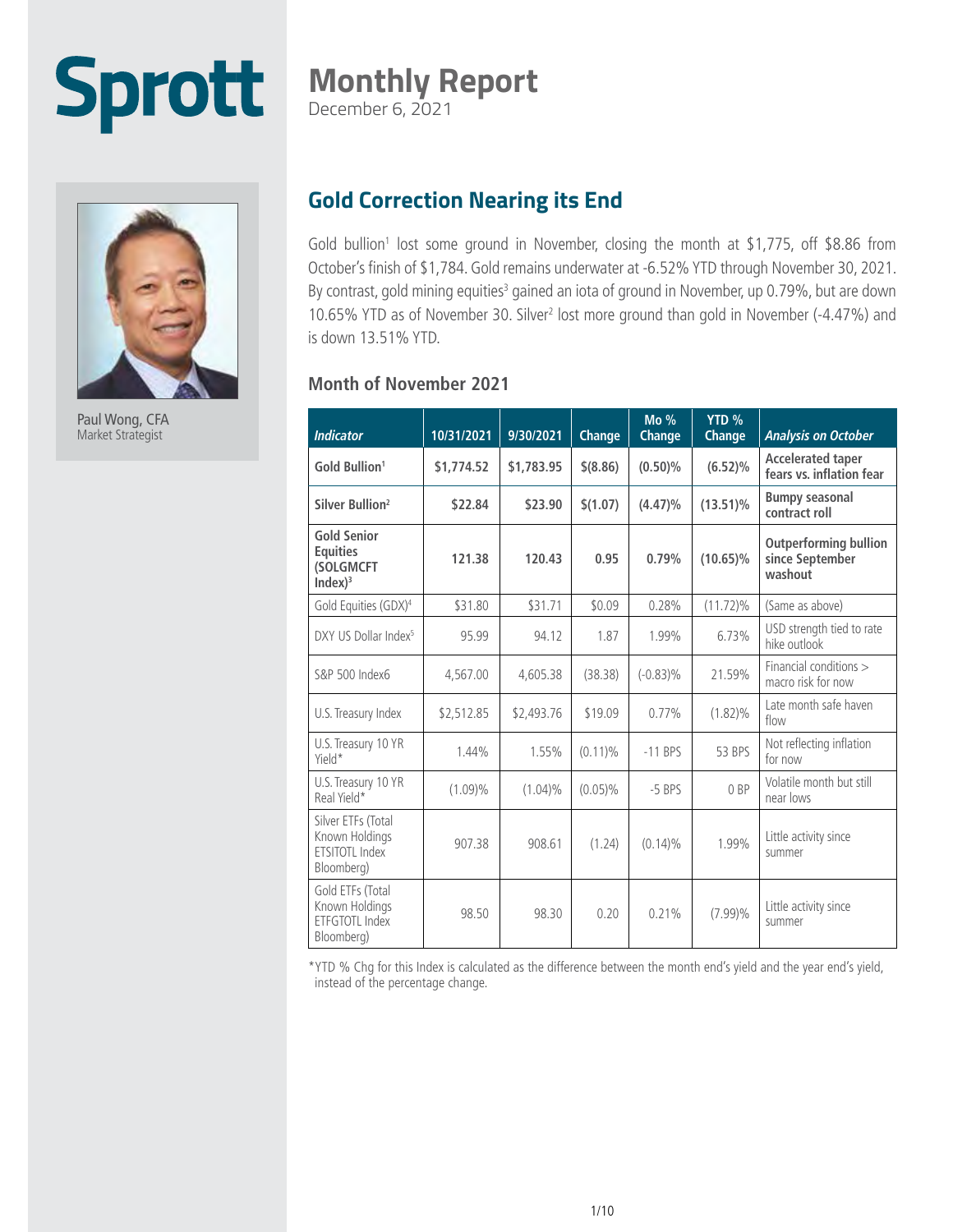December 6, 2021

### **A Bumpy November: Taper, CPI, Accelerated Taper, Omicron and Goodbye Transitory**

Spot gold bullion fell \$8.86, or 0.50%, to close at \$1,774.52 for November. Gold bullion pricing and positioning firmed after the September quarter-end cleansing only to retreat in the last week of November on fears of a possible accelerated Federal Reserve ("Fed") taper timeline. Gold eased mildly into the November 2-3 Federal Open Market Committee (FOMC) meeting but began to rally immediately after the long-awaited taper announcement (buy on the news). Gold peaked at \$1,867 after yet another very hot inflation print. For October, U.S. CPI (consumer price index) year-over-year was 6.2%, the biggest oneyear jump in 30 years. After the monthly options expiry, gold retreated as flows backed away and the market began to price in the possibility of an "accelerated taper and tightening" announcement at the December 14-15 FOMC meeting.

The accelerated taper scenario was gaining momentum just as news of a possible new COVID variant (Omicron) broke during the U.S. Thanksgiving Holiday, sending markets into near panic. The half-day holiday liquidity highly exacerbated the price reaction. The risk that the Omicron variant poses is still unknown, and the range of possible outcomes remains wide at this writing. On the last day of the month, Fed Chairman Powell delivered a surprisingly hawkish Senate testimony. After months of repeated Fed messages of patience, Powell will likely remove the word "transitory" from describing inflation, acknowledging that the inflation risk is indeed persistently higher and broader.

We believe the end of gold bullion's consolidation is near (*goodbye to Groundhog Day \$1,800* at last?). Since gold's August 2020 peak (see Figure 1), the metal has been consolidating the breakout from the multi-year base pattern highlighted with the dotted blue lines. Though the past year has seen many price swoons and exhausting trading, gold was never in danger, technically, of breaking its secular bullish pattern. As we wind down 2021, we see several elevated markers of macro risk that the market will not likely be able to ignore for much longer — risks that we believe to be in the regime-changing category.





Source: Sprott, Bloomberg as of 11/30/2021. Included for illustrative purposes only.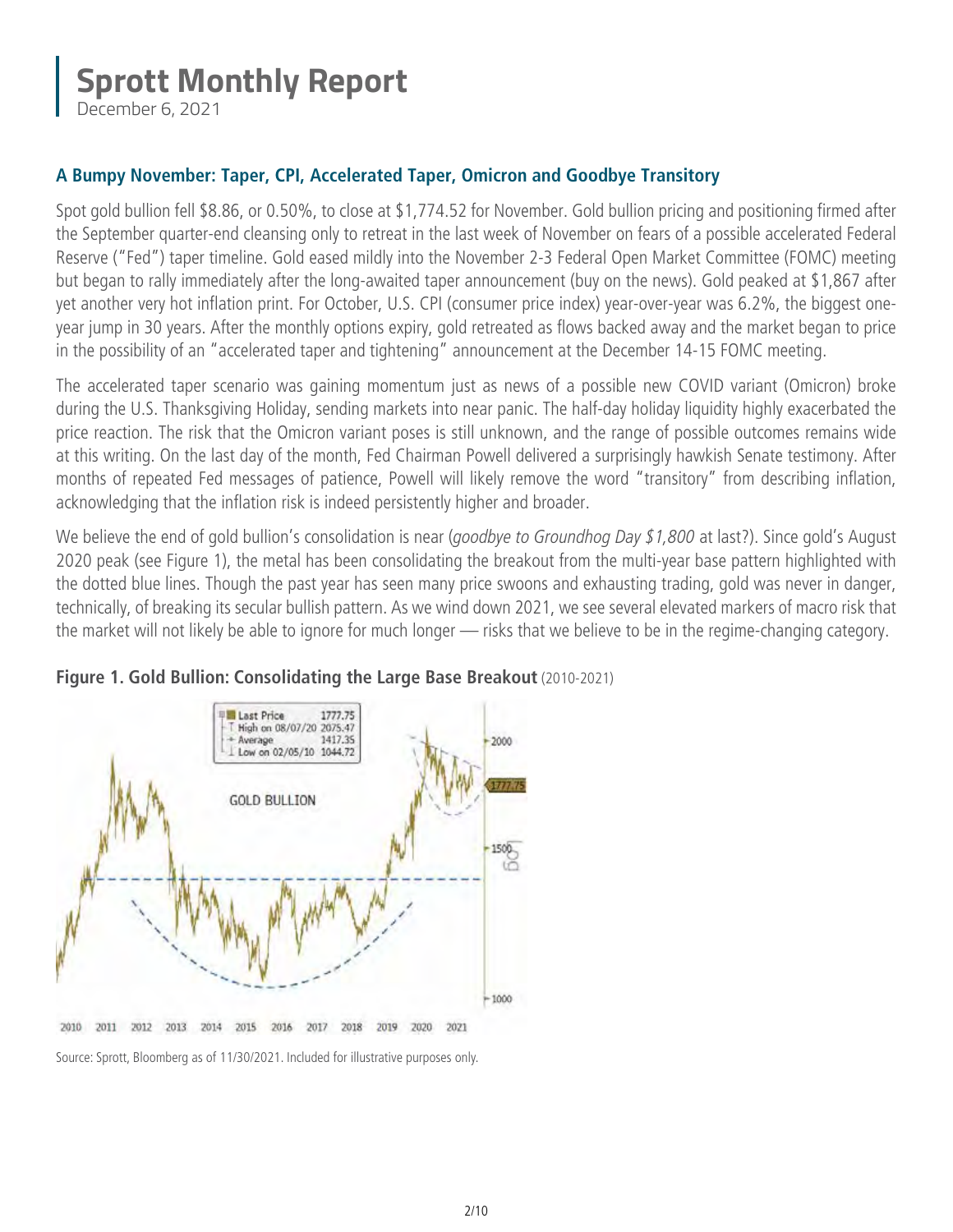December 6, 2021

### **Official Taper Announcement and a Hot CPI Print**

The long-awaited Fed taper announcement finally arrived without much fanfare. Gold rallied before the formal announcement. During the November FOMC meeting, the Fed (regarding inflation) acknowledged that its tools could not ease supply constraints, but its policy would adapt appropriately, and it would not allow high inflation to become a permanent feature. Essentially, the Fed is promising to thread the needle on inflation. The Fed is attempting to correctly determine the right amount (and timing) of pre-emptive tightening to control inflation without impairing growth, despite admitting that interest rate hikes will have minimal effect on cost-push<sup>8</sup> inflation.

Shortly after, the October CPI printed its highest number since 1990, a 6.2% year-over-year reading versus expectations of 5.9% (Figure 2). Rising food and energy prices have been a big driver of inflation over the past year. Rent inflation is also starting to appear in the data and will soon join food and energy as another inelastic inflation factor. With the Fed now admitting that the risk of persistently higher inflation has increased and is likely to be broader in scope, we wonder if the market will start to price the possible end of the "great moderation" of the past few decades? (The great moderation marks a period of growth with low inflation and low macro-level volatility, which has lasted since the end of the 1990 recession period.)





Source: Sprott, Bloomberg as of 11/30/2021. Included for illustrative purposes only.

Questions about inflation expectations — an important psychological mechanism — are becoming paramount. But predicting whether inflation expectations become ingrained in consumers' mindsets is difficult to forecast. If consumers start reacting as if inflation has become entrenched, it will be harder for the Fed to rein in expectations, especially on the wage front. The current degree of uncertainty and the surprisingly high levels of inflation are not helping. Figure 3 highlights how elevated these measures are and how they kept rising throughout this year despite the Fed and most economists stating since Q1 that inflation is "transitory." The Fed call and consensus was that inflation would be transitory until mid-2022. This seems to have changed in Powell's latest testimony before the Senate Banking Committee.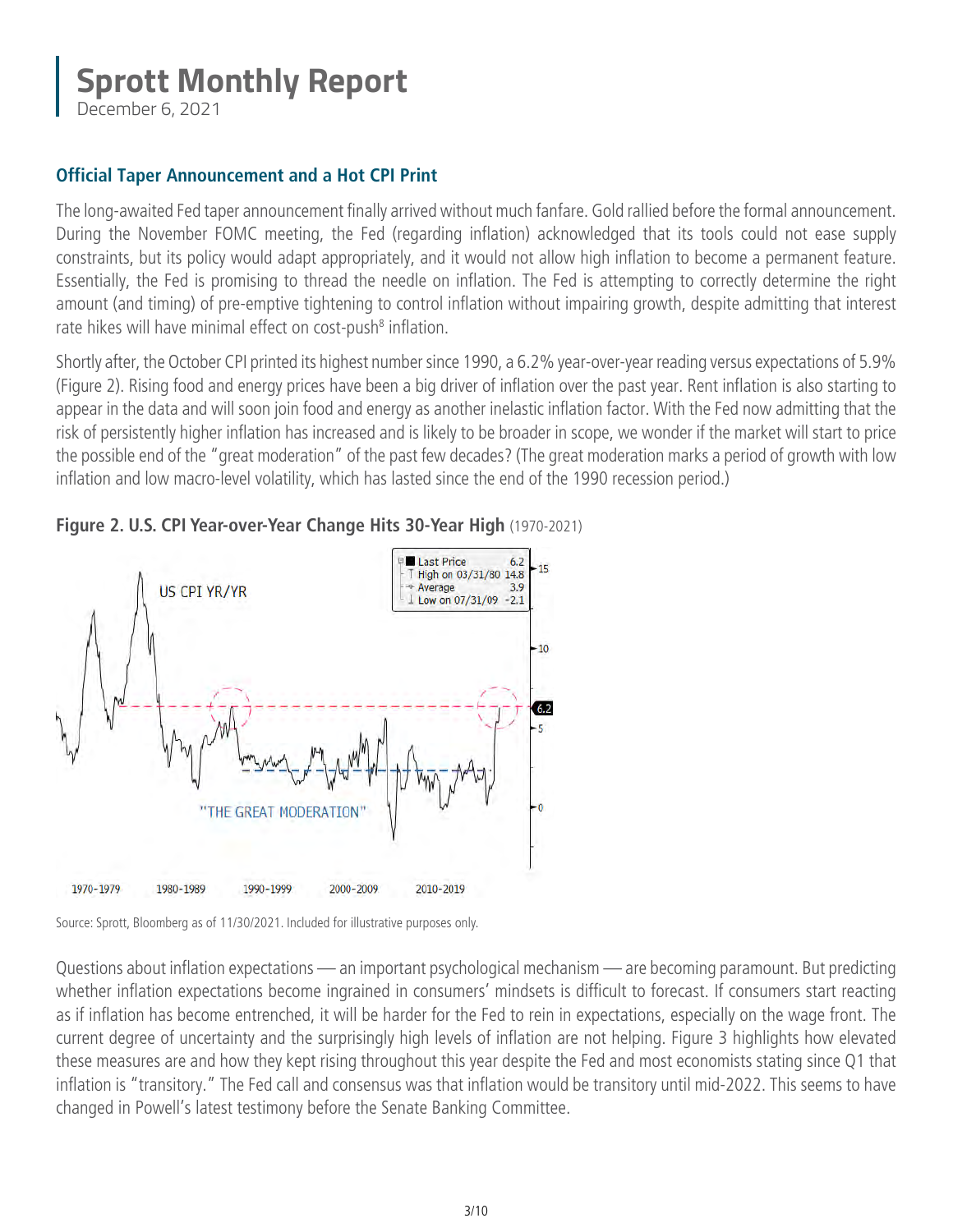December 6, 2021

**Figure 3. Citi Inflation Surprise Index and Reserve Bank of NY Inflation Uncertainty Index: Surprisingly Uncertain** (2001-2024)



Source: Sprott, Bloomberg as of 11/30/2021. Included for illustrative purposes only.

### **Real Interest Rates: That '70s Show**

Evidence has been building all year that inflation is not nearly as transitory as expected. Though the data is limited to only several months, the correlation of inflation to interest rates now appears broken compared to historical norms. U.S. 10-year Treasury yields, despite U.S. CPI at 6.2% and PCEPI (personal consumption expenditure price index) inflation at 4.1% (both well above the Fed's 2% target), remain below 1.50%. Using any number of regression fit calculations, 10-year yields would be expected to be above 8% at current inflation levels. As the Fed maintains low nominal yields, despite the scorching inflation numbers, real yields as measured by the U.S. 10-year Treasury yield minus CPI have reached the nadir of the 1970s (see Figure 4). If the goal of the Fed is to deflate away the debt via inflation, it is doing a remarkable job. Real wealth, however, is also being eroded in the collateral damage — financial repression at work.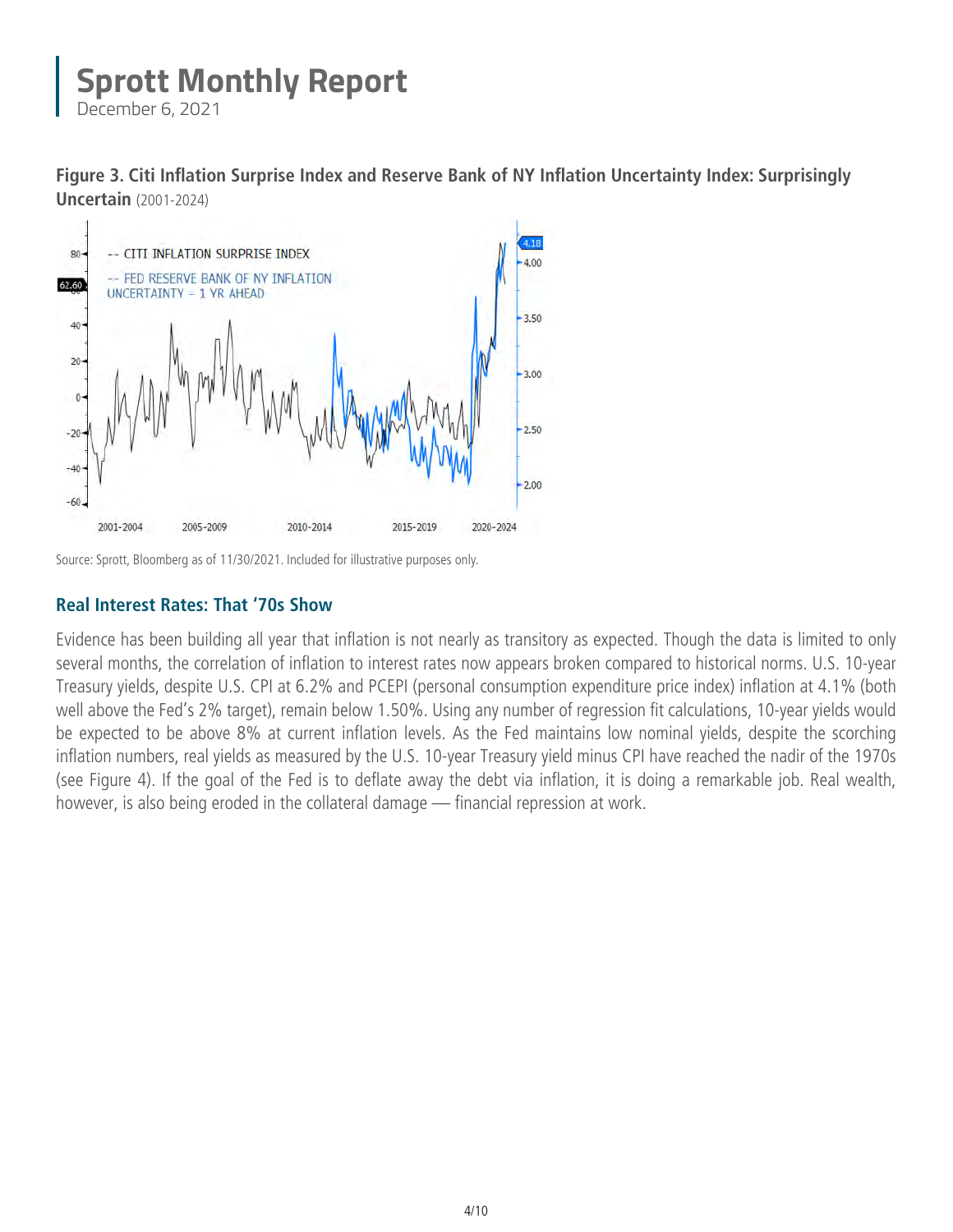December 6, 2021



#### **Figure 4. Real Yields as Measured by U.S. 10-Year Treasury Yield Minus CPI** (1970-2021)

Source: Sprott, Bloomberg as of 11/30/2021. Included for illustrative purposes only.

### **Inflation Meets the Zero Bound**

Since about 2001, there has been a pronounced negative correlation between bonds and equities. The Fed policy of targeting 2% provided an inflation anchor, and the emergence of China as a major economy kept prices in check as offshoring (globalization) lowered costs. Throughout this period, deflationary growth shocks were the primary risk tail for both bonds and equities. The Fed's standard policy response was to cut interest rates and pump liquidity into the financial system via debt expansion at every significant risk event. But even into a recovery, interest rates were never allowed to retrace entirely due to the higher debt load. After multiple risk events, we have seemingly come to the inevitable conclusion of inflation meeting the zero bound.

In prior decades, bond volatility eventually became a "good form" of bond volatility through lower interest rates. Ever lower rates, driven by the Fed, have propelled bond markets higher and raised equity valuations. However, at the zero bound, the scope for good bond volatility is minimal (very little room is left for rates to decline). An unexpected surge in cost-push inflation, where central bankers have limited influence, is the "bad kind of bond volatility." More so when it occurs at the zero bound as there is only one way to go — up. When the risk-free asset becomes a source of risk and volatility, we highly question the continuation of the negative correlation between bonds and equities. As a safe haven asset and diversifier in a multi-asset portfolio, we believe gold will become more critical and relevant in short order.

#### **When All Asset Class Volatility Rises**

As measured by the MOVE Index,<sup>7</sup> bond volatility has been rising throughout 2021, outpacing equity and currency volatility measures. Lately, all three volatility indices have been rising. The top panel in Figure 5 is a weighted combined average of equity, bond and currency volatility indices. The bottom panel is the price of gold bullion. The pattern is clear: we believe gold becomes highly attractive as a hedge when volatility rises simultaneously in all asset classes. Figure 5 shows that gold becomes more attractive when the most common and used hedge (the bond/equity hedge) is no longer effective. As pointed out in prior commentaries, gold positioning is near multi-year lows.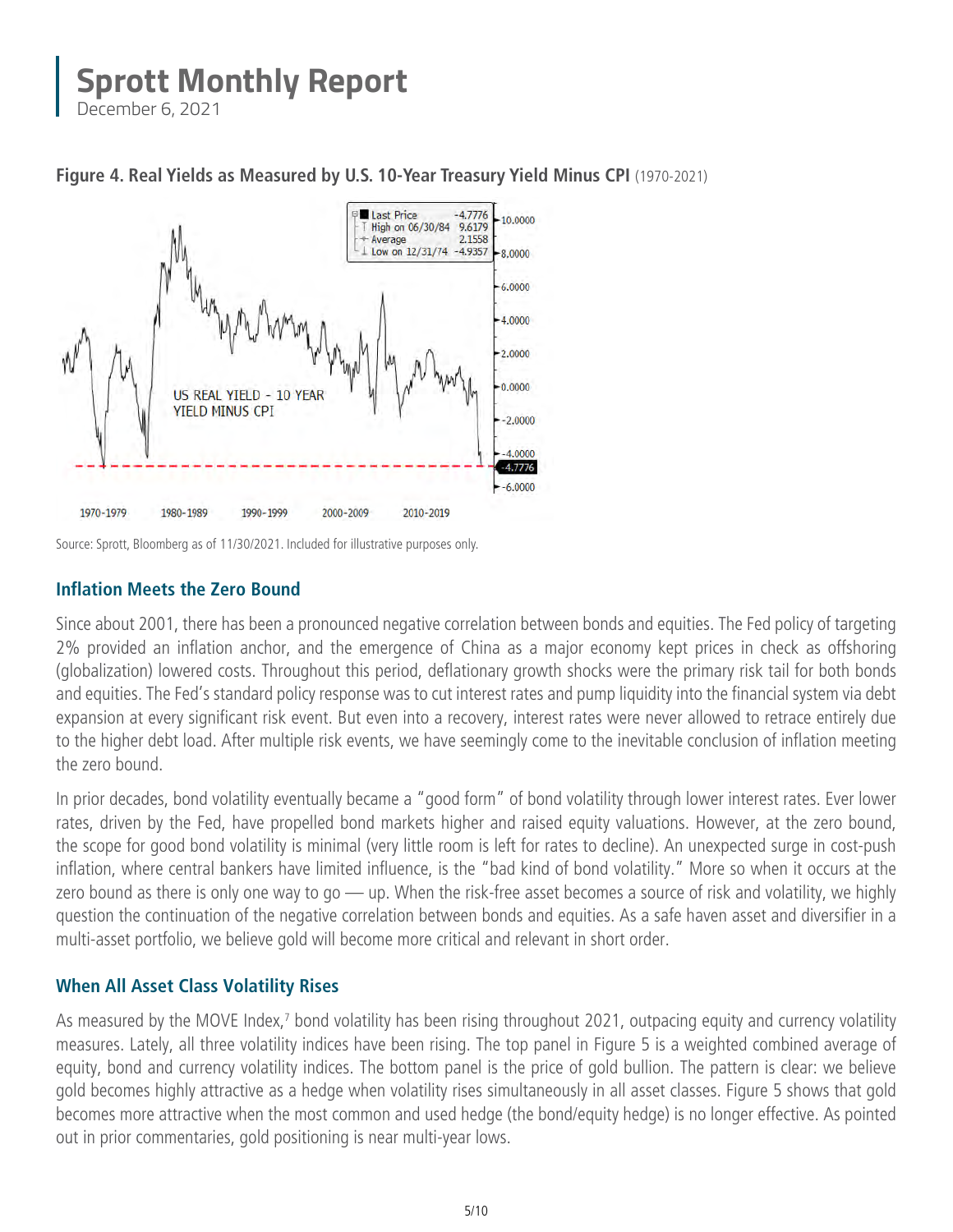December 6, 2021





Source: Sprott, Bloomberg as of 11/30/2021. Included for illustrative purposes only.

### **What if Omicron Hits Economic Growth Hard?**

At this time, we have limited information on the omicron variant, so the range of possible outcomes is wide. If the new variant damages the growth outlook, we expect it to accelerate the existing downside forces. In our September commentary, Doug Groh highlighted the peak in the global credit impulse. Global credit impulse measures the change in new credit as a % of GDP (gross domestic product; fiscal impulse). Global credit impulse is an excellent lead indicator for GDP growth and tends to lead by 1.5 years. The global M2<sup>9</sup> money supply (monetary impulse) is also a great lead indicator and tends to lead by a year.

When these two indicators are time aligned (see Figure 6), they provide strong evidence of when growth will crest or bottom, especially if synchronicity occurs. Currently, Q1 2022 appears to be when marked growth pressures should start in earnest. Before that happens, there should be signs of a slowdown and divergences, which is happening (i.e., yield curve flattening). By the second half of 2022, these two indicators should show a more pronounced weakness. By this timeframe, the market is pricing the completion of taper and the beginning of rate hikes. By Q1 2022, we doubt the taper process will go smoothly (Omicron variant or not). There is a probability that Fed rate hike expectations by July 2022 will give way to talk of stimulus by the end of 2022. Note the green arrow in Figure 6 during early 2019. By early Q1 2019, we went from the Fed trying to normalize its balance sheet to the Powell Pivot. That data was already generated in 2017/18. Sometime in 2022, be on the lookout for some variation of Powell Pivot 2.0.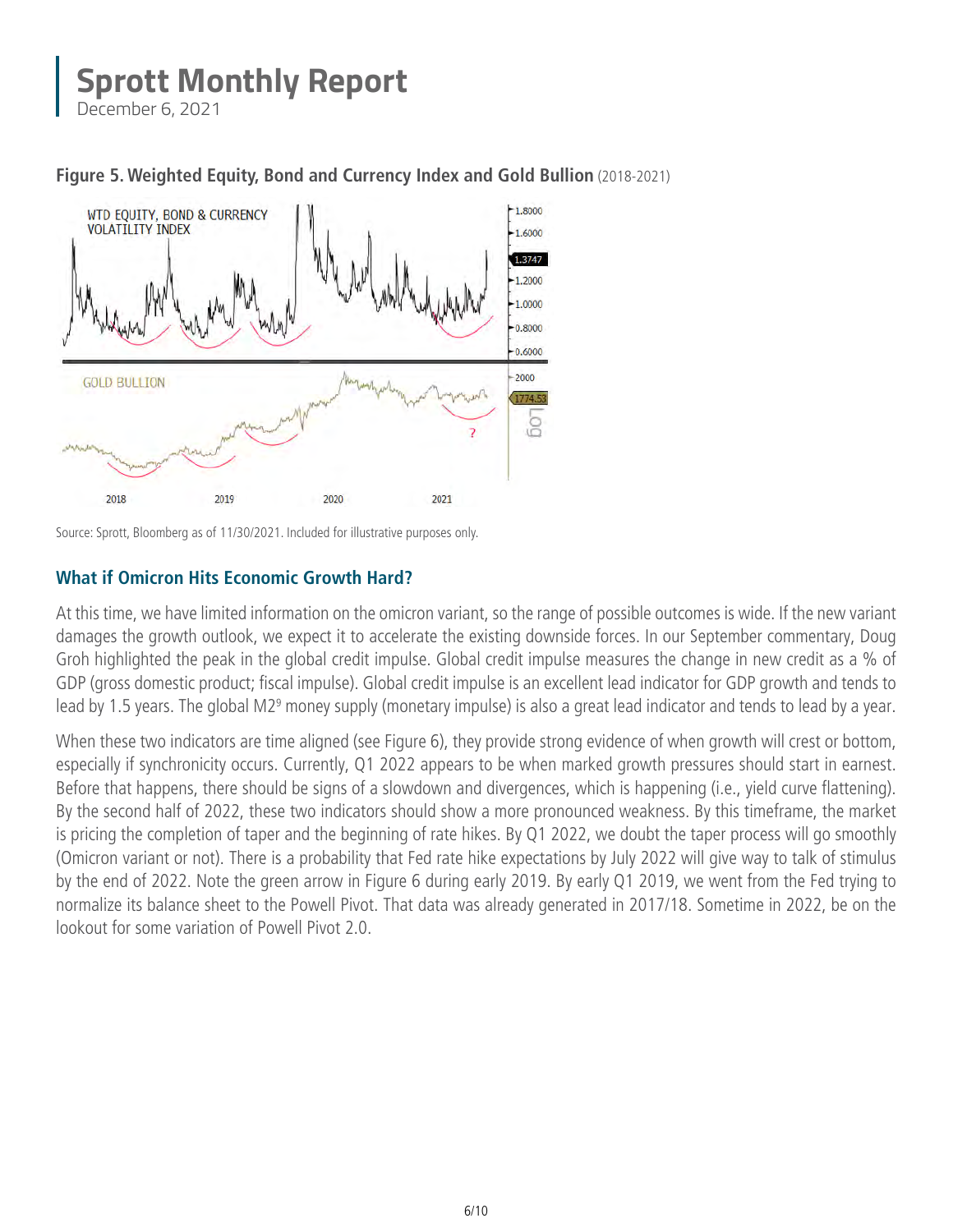December 6, 2021

### **Figure 6. Global M2 Money Supply and Global Credit Impulse Time Aligned** (2013-2021)



Source: Sprott, Bloomberg as of 11/30/2021. Included for illustrative purposes only.

#### **Macro Risk index Already at the Upper End**

Months before the news of the Omicron variant and before the 6.2% October CPI figure, macro risk as measured by the Citi Macro Risk Index<sup>10</sup> had registered a low (Figure 7). By November month-end, it had entered the high-risk zone. We will likely see a very elevated macro risk coincide with Fed tapering, along with global credit impulse and global M2 rollover effects in place. Asset prices, however, have held up remarkably well, mainly due to the highly accommodative financial conditions put in place by the Fed. Essentially, massive monthly asset purchases devoid of price valuation considerations have created and supported overvalued assets — for example, equities trading near dot.com valuations and bond prices detached from inflation. If the financial conditions index deteriorates, perhaps in part due to accelerated tapering, the "mark-to-market gap" relative to macro risk would be significant.





Source: Sprott, Bloomberg as of 11/30/2021. Included for illustrative purposes only.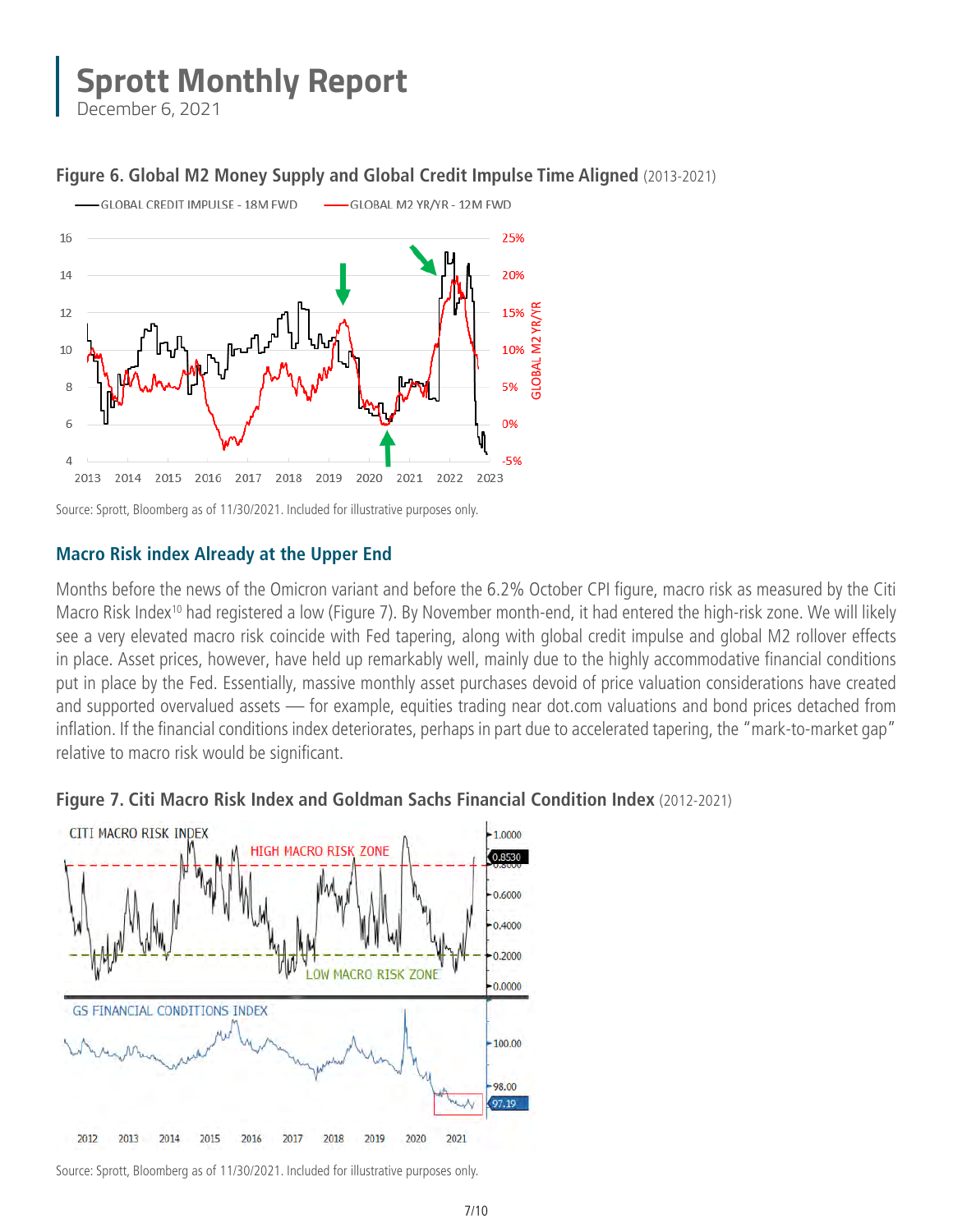December 6, 2021

Not surprisingly, when macro risk rises, gold (as a safe haven) relative to equities outperform, as illustrated in Figure 8. The bottom panel is the gold bullion to S&P 500 ratio on a year-over-year change basis. The dashed arrows help highlight the relationship. The gold to S&P 500 ratio will likely rise if any combination of inflation pressures, Omicron risk, tapering or the slowdown worsens the macro risk picture.





Source: Sprott, Bloomberg as of 11/30/2021. Included for illustrative purposes only.

### **Nearing the End of the Gold Correction**

By most measures that we consider significant to gold pricing dynamics (our list is long and varied), we believe we are near the end of gold's price correction. Monetary and fiscal impulses are rolling over. Macro risk conditions appear to already be at the red line. Inflation risk continues to build and broaden out. Another possible problematic COVID variant has arrived. Earnings momentum is now rolling over, and margin pressures are mounting. Yields are rising, with most asset classes carrying large amounts of embedded duration. We believe the two-decades-long negative bond equity correlation is at an uncomfortable degree of ending. All asset class volatility is rising, but this time bond volatility is leading (the risk-free asset). Fed accommodation will be unwinding soon, and while the overall economy may be relatively immune, richly priced assets may not.

Yet gold bullion continues to trade almost exclusively to the outlook for taper due to the current short-term dominance of the quantitative-type funds (i.e., CTAs,<sup>11</sup> systematics, quants, algorithmic, etc.). The degree to which macro risks and headwinds are piling up is considerable. When juxtaposed against a near positioning wipeout for gold bullion, we are confident the plus year-long correction in gold is near its end.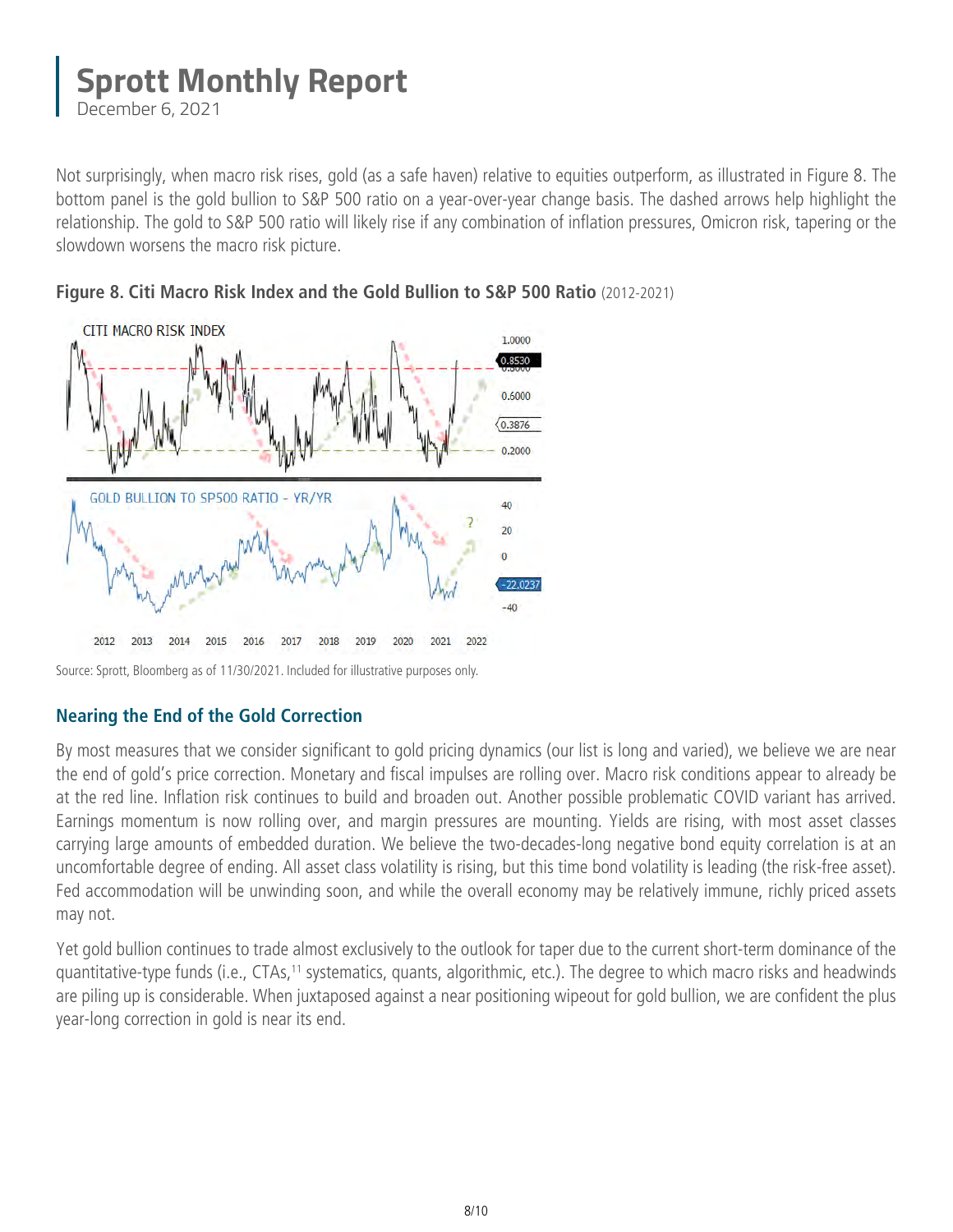December 6, 2021

### **About Sprott**

**Sprott** is a global asset manager providing investors with access to highly-differentiated precious metals strategies. We are specialists. Our in-depth knowledge, experience and relationships separate us from the generalists. Sprott's specialized investment products include innovative physical bullion trusts, managed equities, mining ETFs, as well as private equity and debt strategies. We also partner with natural resource companies to help meet their capital needs through our brokerage and resource lending activities. Sprott is a global asset manager with offices in Toronto, New York and London. Sprott's common shares are listed on the New York Stock Exchange and the Toronto Stock Exchange under the symbol "SII".